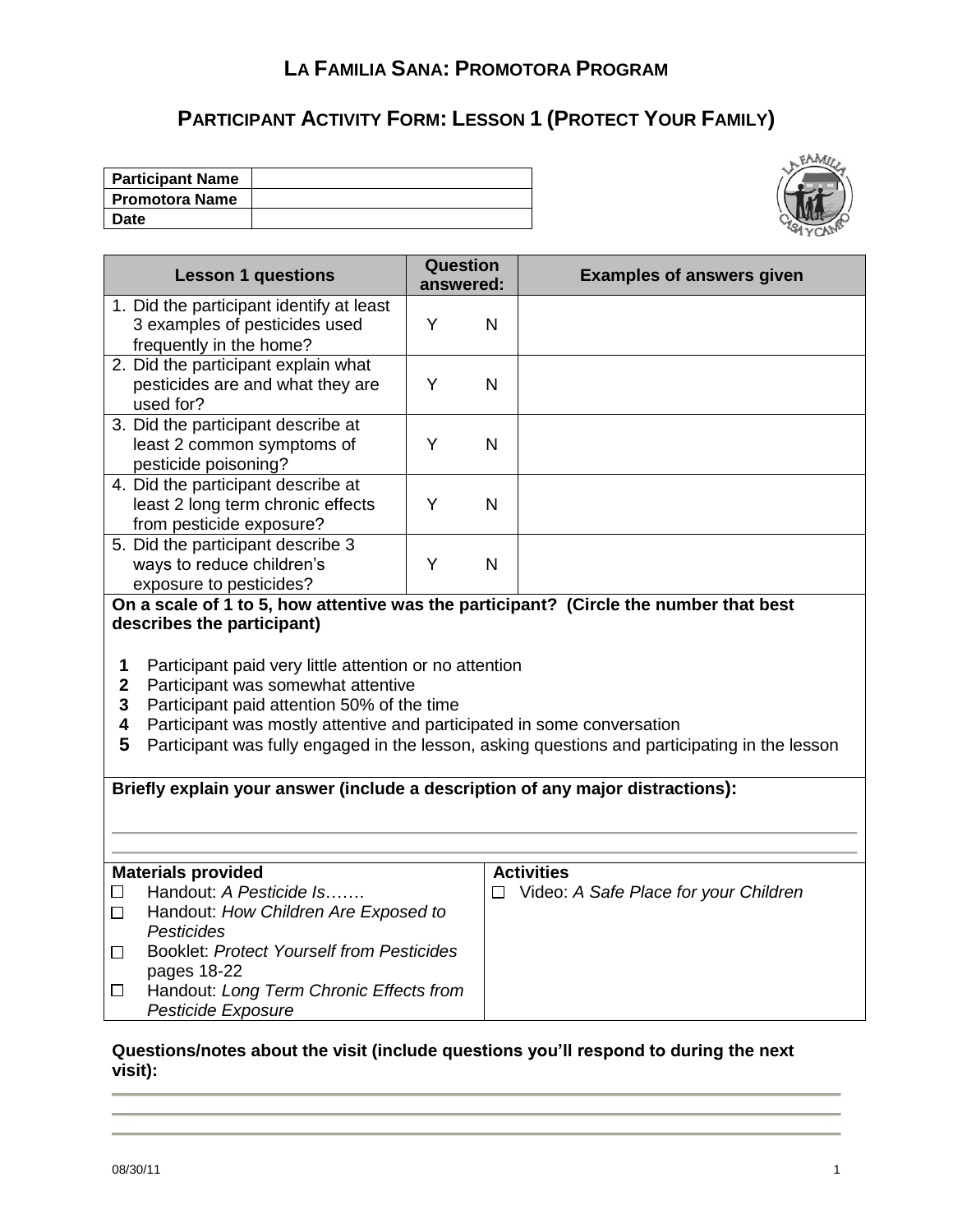# **PARTICIPANT ACTIVITY FORM: LESSON 2 (KEEP PESTICIDES OUT!)**

| <b>Participant Name</b> |  |
|-------------------------|--|
| l Promotora Name        |  |
| Date                    |  |



| <b>Lesson 2 questions</b>                                                                                                      |                                         | Question<br>answered: | <b>Examples of answers given</b>     |  |
|--------------------------------------------------------------------------------------------------------------------------------|-----------------------------------------|-----------------------|--------------------------------------|--|
| 1. Did the participant describe the<br>meaning of a pesticide residue?                                                         | Y                                       | N                     |                                      |  |
| 2. Did the participant describe 3<br>common ways that pesticides are<br>brought from work to home, and<br>how to prevent this? | Y                                       | N                     |                                      |  |
| 3. Did the participant describe 3<br>ways to protect his/her family from<br>pesticide drift?                                   | Y                                       | N                     |                                      |  |
| On a scale of 1 to 5, how attentive was the participant? (Circle the number that best<br>describes the participant)            |                                         |                       |                                      |  |
| Participant paid very little attention or no attention<br>1                                                                    |                                         |                       |                                      |  |
| Participant was somewhat attentive<br>$\mathbf{2}$                                                                             |                                         |                       |                                      |  |
| 3<br>Participant paid attention 50% of the time                                                                                |                                         |                       |                                      |  |
| Participant was mostly attentive and participated in some conversation<br>4                                                    |                                         |                       |                                      |  |
| Participant was fully engaged in the lesson, asking questions and participating in the lesson<br>5                             |                                         |                       |                                      |  |
|                                                                                                                                |                                         |                       |                                      |  |
| Briefly explain your answer (include a description of any major distractions):                                                 |                                         |                       |                                      |  |
|                                                                                                                                |                                         |                       |                                      |  |
|                                                                                                                                |                                         |                       |                                      |  |
|                                                                                                                                |                                         |                       | <b>Activities</b>                    |  |
| <b>Materials provided</b><br>Comic: El Terror Invisible<br>П                                                                   |                                         |                       | <b>Talcum Powder</b><br>$\mathsf{L}$ |  |
| $\mathsf{L}$                                                                                                                   | Handout: Pesticides-Leave Them at Work! |                       | Newspaper<br>$\Box$                  |  |
| Comic: Pesticides NearbyBut Staying Healthy<br>П<br>pp.9 & 10                                                                  |                                         |                       |                                      |  |
|                                                                                                                                |                                         |                       |                                      |  |

#### **Questions/notes about the visit (include questions you'll respond to during the next visit):**

the control of the control of the control of the control of the control of the control of the control of the control of the control of the control of the control of the control of the control of the control of the control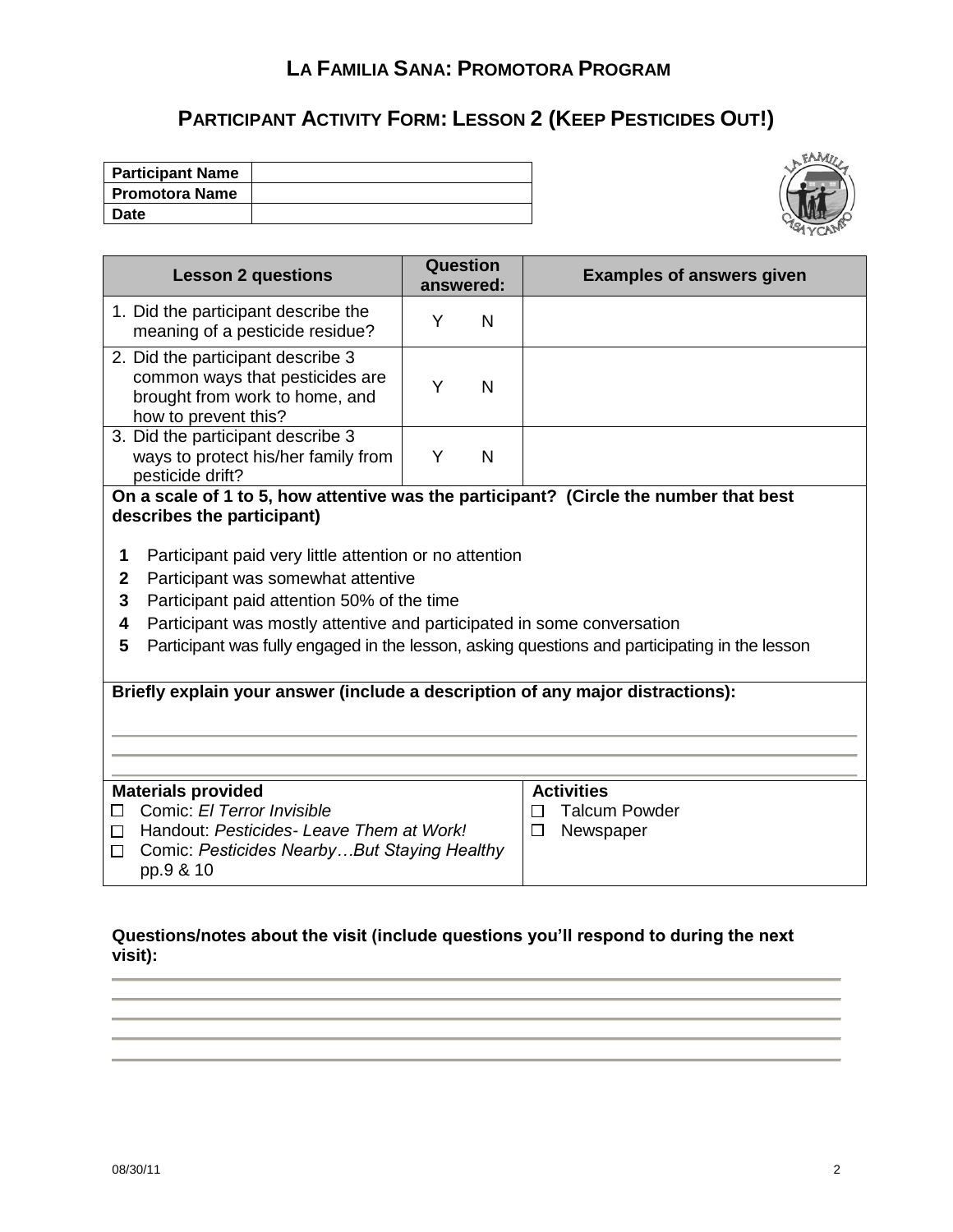# **PARTICIPANT ACTIVITY FORM: LESSON 3 (CLEAN PESTICIDES OUT!)**

| <b>Participant Name</b> |  |
|-------------------------|--|
| <b>Promotora Name</b>   |  |
| Date                    |  |



| <b>Lesson 3 questions</b>                                                                                                                                                                                                                                                                                                                                                                                                                                         | Question<br>answered: | <b>Examples of answers given</b>                                                                    |
|-------------------------------------------------------------------------------------------------------------------------------------------------------------------------------------------------------------------------------------------------------------------------------------------------------------------------------------------------------------------------------------------------------------------------------------------------------------------|-----------------------|-----------------------------------------------------------------------------------------------------|
| 1. Did the participant identify at least<br>3 places in the participant's home<br>where their children may be<br>exposed to pesticides?                                                                                                                                                                                                                                                                                                                           | Y<br>N                |                                                                                                     |
| 2. Did the participant list at least 3<br>cleaning strategies for reducing<br>pesticide exposure in the home?                                                                                                                                                                                                                                                                                                                                                     | Y<br>N                |                                                                                                     |
| 3. Did the participant list at least 3<br>laundry strategies for reducing<br>pesticide exposure in the home?                                                                                                                                                                                                                                                                                                                                                      | Y<br>N                |                                                                                                     |
| On a scale of 1 to 5, how attentive was the participant? (Circle the number that best<br>describes the participant)<br>Participant paid very little attention or no attention<br>1<br>Participant was somewhat attentive<br>$\mathbf{2}$<br>3<br>Participant paid attention 50% of the time<br>Participant was mostly attentive and participated in some conversation<br>4<br>5<br>Briefly explain your answer (include a description of any major distractions): |                       | Participant was fully engaged in the lesson, asking questions and participating in the lesson       |
|                                                                                                                                                                                                                                                                                                                                                                                                                                                                   |                       |                                                                                                     |
| <b>Materials provided</b><br>Handout: Cleaning Pesticides Out of Your Home<br>□<br>Handout: The Farmworker's Guide to<br>П<br><b>Laundering Work Clothes</b>                                                                                                                                                                                                                                                                                                      |                       | <b>Activities</b><br>Handout: Pesticide Exposure Mapping<br>$\Box$<br>□<br>Song: Para Lavar La Ropa |

| Areas to focus cleaning for removing pesticides from the home |       |  |                                           |  |  |
|---------------------------------------------------------------|-------|--|-------------------------------------------|--|--|
| Room                                                          | Floor |  | Furniture   Methods of Effective Cleaning |  |  |
| Living Room                                                   |       |  |                                           |  |  |
| Kitchen                                                       |       |  |                                           |  |  |
| Bedroom                                                       |       |  |                                           |  |  |
| Bathroom                                                      |       |  |                                           |  |  |
| Hallway                                                       |       |  |                                           |  |  |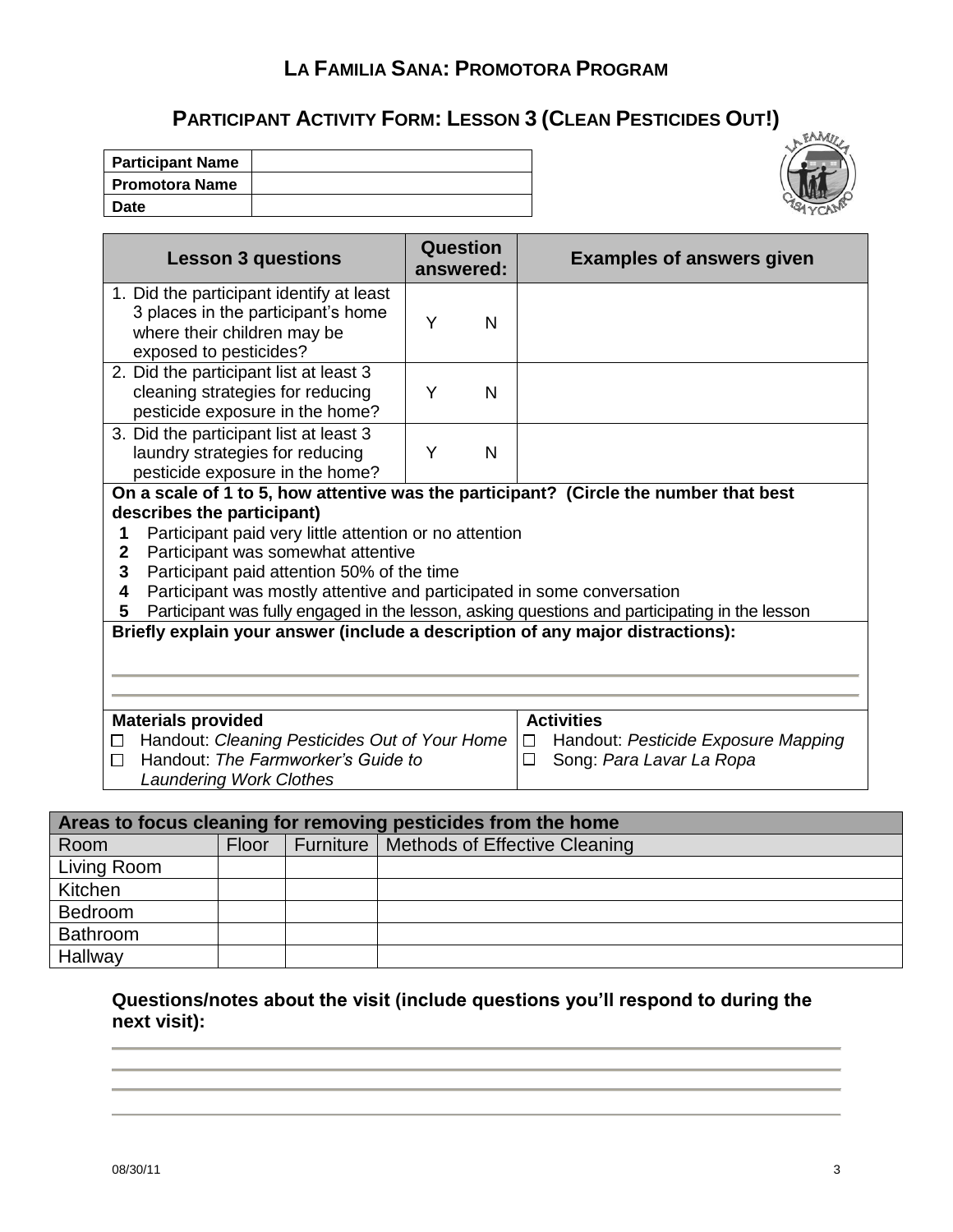#### **PARTICIPANT ACTIVITY FORM: LESSON 4 (CONTROLLING PESTS WITHOUT PESTICIDES. USE PESTICIDES AS A LAST RESORT)**

| <b>Participant Name</b> |  |
|-------------------------|--|
| <b>Promotora Name</b>   |  |
| <b>Date</b>             |  |



| <b>Lesson 4 questions</b>                                                                                                                                                                                                                                                                                                                                                                                                                                                 | <b>Question</b><br>answered: |              | <b>Examples of answers given</b>                                                                                                                                                                                       |
|---------------------------------------------------------------------------------------------------------------------------------------------------------------------------------------------------------------------------------------------------------------------------------------------------------------------------------------------------------------------------------------------------------------------------------------------------------------------------|------------------------------|--------------|------------------------------------------------------------------------------------------------------------------------------------------------------------------------------------------------------------------------|
| 1. Did the participant describe and<br>provide at least 1 example of "starve<br>them out," "dry them out" and "keep<br>them out"?                                                                                                                                                                                                                                                                                                                                         | Y                            | N            |                                                                                                                                                                                                                        |
| 2. Did the participant describe and<br>provide at least 1 example of a non-<br>pesticide solution to eliminate insects<br>and rodents from the home?                                                                                                                                                                                                                                                                                                                      | Y                            | $\mathsf{N}$ |                                                                                                                                                                                                                        |
| 3. Could the participant locate the<br>safety information on a pesticide<br>label?                                                                                                                                                                                                                                                                                                                                                                                        | Y                            | $\mathsf{N}$ |                                                                                                                                                                                                                        |
| 4. Did the participant think pests or                                                                                                                                                                                                                                                                                                                                                                                                                                     | Pests                        |              |                                                                                                                                                                                                                        |
| pesticides were more dangerous?                                                                                                                                                                                                                                                                                                                                                                                                                                           | <b>Pesticides</b>            |              |                                                                                                                                                                                                                        |
| describes the participant)<br>Participant paid very little attention or no attention<br>1<br>Participant was somewhat attentive<br>$\mathbf{2}$<br>3<br>Participant paid attention 50% of the time<br>Participant was mostly attentive and participated in some conversation<br>4<br>Participant was fully engaged in the lesson, asking questions and participating in the lesson<br>5<br>Briefly explain your answer (include a description of any major distractions): |                              |              |                                                                                                                                                                                                                        |
| <b>Materials provided</b><br>Handout: A Pesticide Is<br>□<br>Handout: Keep Your Home Pest Free<br>□<br>Comic book: Send Pests Packing!<br>$\Box$<br>Handout: Pesticide Label<br>□<br>Handout: Pesticide Alternatives<br>□<br><b>Activities</b><br>Video: How to Control Pests                                                                                                                                                                                             |                              | LΙ<br>ப      | <b>Optional materials</b><br>$\Box$ Handout: How to Repair a Screen<br>Handout: How to Patch Small Holes in<br>Drywall<br>$\Box$ Handout: How to Patch Large Holes in<br>Drywall<br>Coloring Book: Help! It's a Roach! |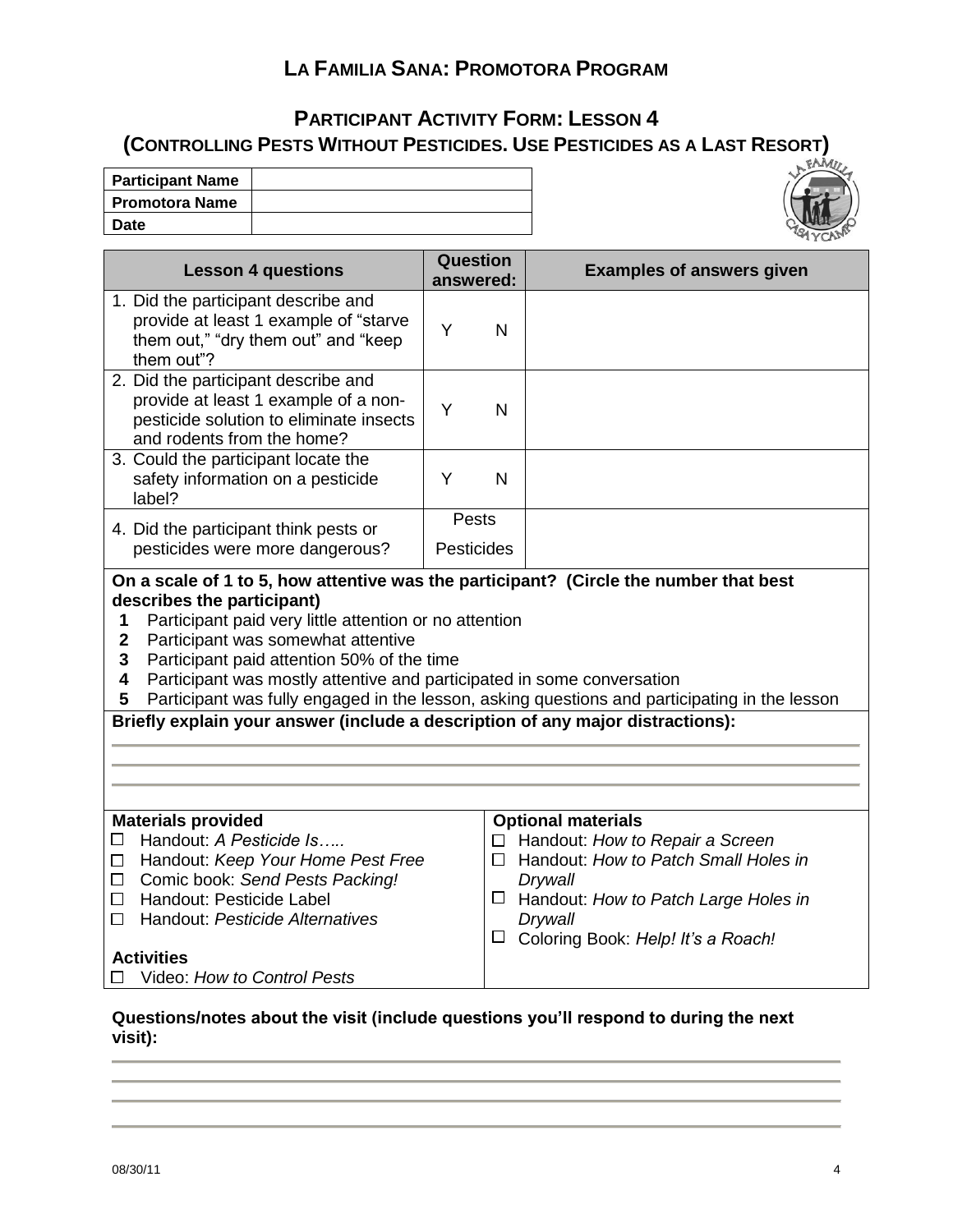# **PARTICIPANT ACTIVITY FORM: LESSON 5 (PESTICIDE SAFETY AND CHILDBEARING)**

| <b>Participant Name</b> |  |
|-------------------------|--|
| <b>Promotora Name</b>   |  |
| Date                    |  |



| <b>Lesson 5 questions</b>                                                                                                                                                                                                                                                                                                                  |   | Question<br>answered: | <b>Examples of answers given</b>                                                              |
|--------------------------------------------------------------------------------------------------------------------------------------------------------------------------------------------------------------------------------------------------------------------------------------------------------------------------------------------|---|-----------------------|-----------------------------------------------------------------------------------------------|
| 1. Did the participant describe why<br>pesticides are especially<br>dangerous to unborn babies and<br>infants?                                                                                                                                                                                                                             | Y | N                     |                                                                                               |
| 2. Did the participant describe at<br>least 3 ways of minimizing her and<br>her unborn child's exposure to<br>pesticides?                                                                                                                                                                                                                  | Υ | N                     |                                                                                               |
| On a scale of 1 to 5, how attentive was the participant? (Circle the number that best<br>describes the participant)                                                                                                                                                                                                                        |   |                       |                                                                                               |
| Participant paid very little attention or no attention<br>1<br>Participant was somewhat attentive<br>$\mathbf{2}$<br>Participant paid attention 50% of the time<br>3<br>Participant was mostly attentive and participated in some conversation<br>4<br>5<br>Briefly explain your answer (include a description of any major distractions): |   |                       | Participant was fully engaged in the lesson, asking questions and participating in the lesson |
| <b>Materials provided</b>                                                                                                                                                                                                                                                                                                                  |   |                       |                                                                                               |
| Handout: Are You Going to Have a Baby-or Thinking of It?<br>$\Box$<br>Handout: Why Are Infants and Fetuses More Vulnerable to Pesticides than Adults?<br>$\Box$<br>Comic: Lo Que Bien Empieza Bien Acaba<br>$\Box$                                                                                                                         |   |                       |                                                                                               |